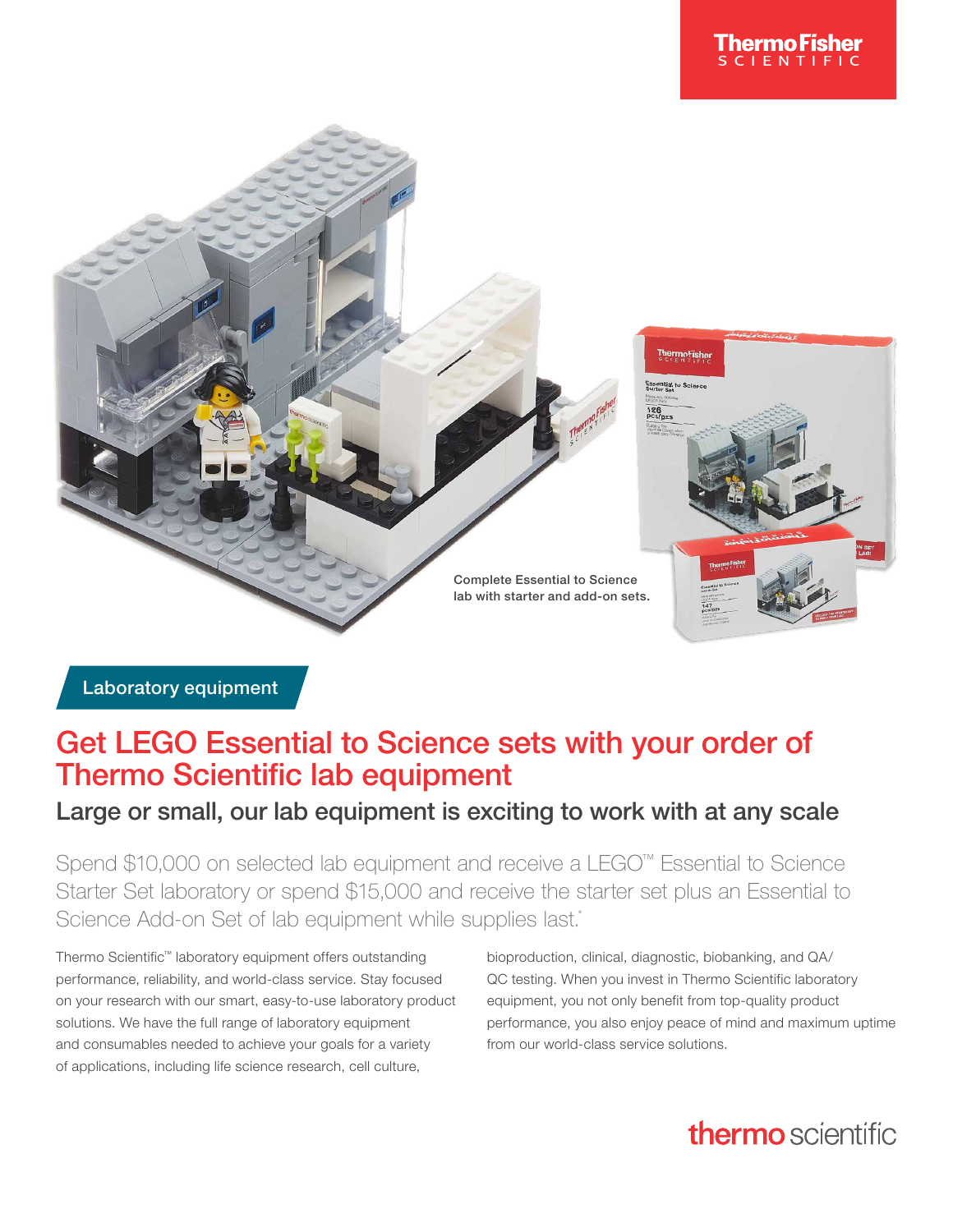#### **Microcentrifuges**

Designed for everyday laboratory use, Thermo Scientific™ microcentrifuges come with a broad array of options that provide outstanding processing power, unique safety features, and versatility in a compact, easy-to-use lab instrument.

| <b>Description</b>                                    | Cat. No. |
|-------------------------------------------------------|----------|
| Pico 17 Microcentrifuge, ventilated, 120 V, 60 Hz     | 75002411 |
| Fresco 17 Microcentrifuge, refrigerated, 120 V, 60 Hz | 75002421 |
| Pico 21 Microcentrifuge, ventilated, 120 V, 60 Hz     | 75002416 |
| Fresco 21 Microcentrifuge, refrigerated, 120 V, 60 Hz | 75002426 |
| Pico 21 Microcentrifuge, ventilated, 120 V, 60 Hz     | 75002477 |
| Fresco 21 Microcentrifuge, refrigerated, 120 V, 60 Hz | 75002478 |
| mySPIN 12 Mini Centrifuge                             | 75004081 |
| mySPIN 6 Mini Centrifuge                              | 75004061 |
| mySPIN 6 Portable Kit                                 | 75004085 |

#### Biological safety cabinets

Thermo Scientific™ Class II A2 biological safety cabinets (BSCs) offer certified performance and protection from biological hazards and contamination for both users and samples. With advanced airflow technologies such as Thermo Scientific™ SmartFlow™ design and Thermo Scientific™ Digital Airflow Verification (DAVe) technology, the inflow and downflow air velocities are balanced in real time, and alarms signal any out-of-tolerance conditions. The energy-efficient cabinets provide easy cleaning with

Thermo Scientific™ Smart Clean window design, ergonomic features, and accessories, as well as a clean and safe routing for vacuum tubing and cables with Thermo Scientific™ SmartPort™ convenience. With our experience in clean air technologies for more than five decades and compliance with all major worldwide safety standards, Thermo Scientific<sup>™</sup> biological safety cabinets provide innovative features and world-class performance.

| <b>Description</b>                                                                                    | Cat. No. |
|-------------------------------------------------------------------------------------------------------|----------|
| Herasafe 2030i Class II A2 Biological Safety Cabinet, 4 ft                                            | 51032334 |
| Herasafe 2030i Class II A2 Biological Safety Cabinet, 6 ft                                            | 51032335 |
| 1300 Series Class II, Type A2 Biological Safety Cabinet Package, 4 ft, 10 in. sash, stainless steel   | 1375     |
| 1300 Series Class II, Type A2 Biological Safety Cabinet Package, 4 ft, 8 in. sash, stainless steel    | 1335     |
| 1300 Series Class II, Type A2 Biological Safety Cabinet Package, 6 ft, 10 in. sash, stainless steel   | 1377     |
| 1300 Series Class II, Type A2 Biological Safety Cabinet Package, 6 ft, 8 in. sash, stainless steel    | 1337     |
| 1300 Series Class II, Type A2 Biological Safety Cabinet Package, 4 ft, 10 in. sash, SmartCoat surface | 1385     |
| 1300 Series Class II, Type A2 Biological Safety Cabinet Package, 4 ft, 8 in. sash, SmartCoat surface  | 1395     |
| 1300 Series Class II, Type A2 Biological Safety Cabinet Package, 6 ft, 10 in. sash, SmartCoat surface | 1387     |
| 1300 Series Class II, Type A2 Biological Safety Cabinet Package, 6 ft, 8 in. sash, SmartCoat surface  | 1397     |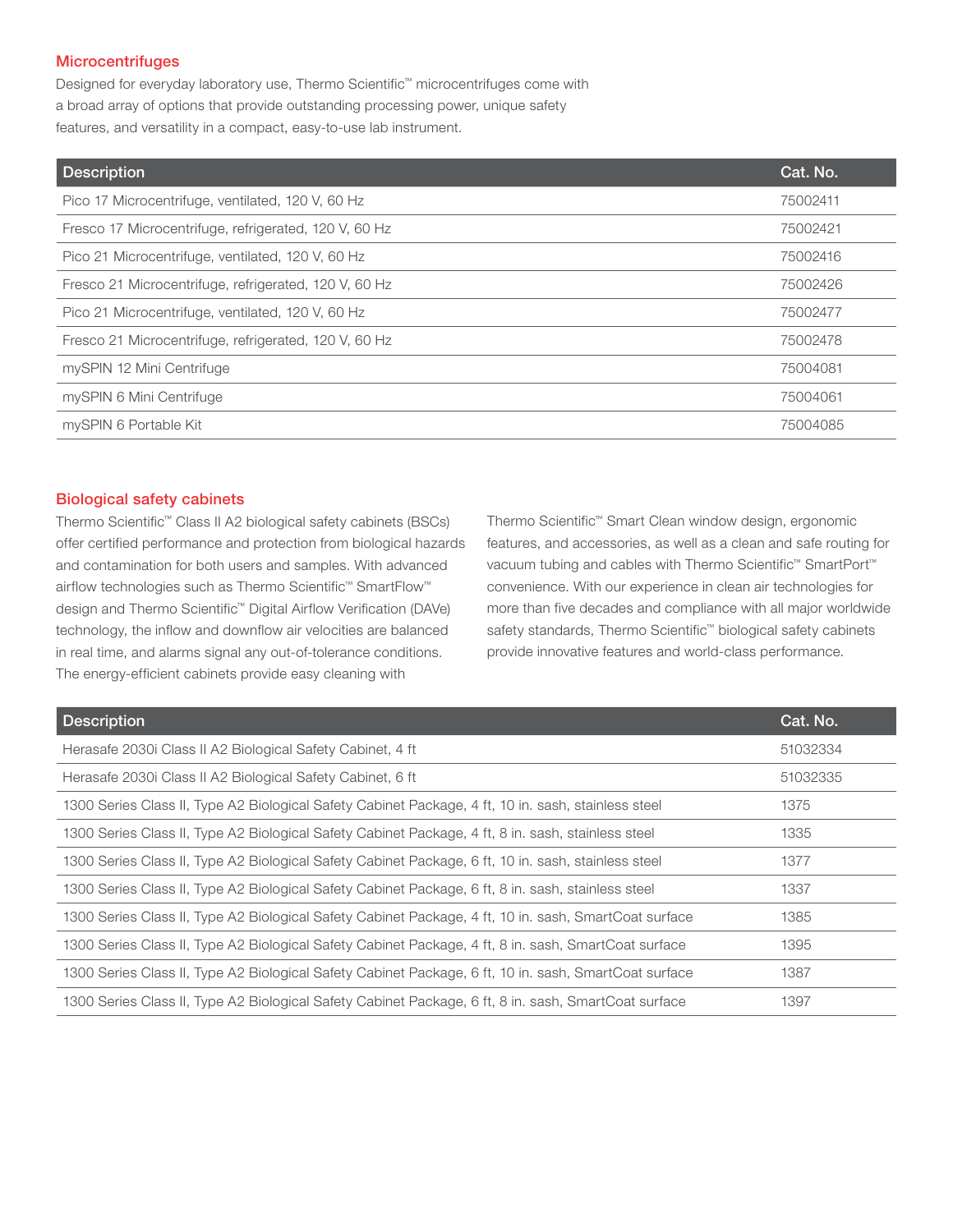#### TSX Series freezers and refrigerators

Thermo Scientific™ TSX Series high-performance refrigerators and freezers and the Thermo Scientific™ TSG general purpose benchtop refrigerator are designed with features that support

sustainability objectives without compromising performance. The TSX Series' V-drive technology is designed to provide superior temperature uniformity, offering significant energy savings.

| <b>Description</b>                                                                   | Cat. No.         |
|--------------------------------------------------------------------------------------|------------------|
| TSG Series solid door countertop refrigerator, 2 cu ft                               | <b>TSG205SA</b>  |
| TSX Series High-Performance glass door undercounter refrigerator, 5 cu ft            | TSX505GA         |
| TSX Series High-Performance solid door laboratory refrigerator, 12 cu ft             | <b>TSX1205SA</b> |
| TSX Series High-Performance solid door laboratory refrigerator, 23 cu ft             | <b>TSX2305SA</b> |
| TSX Series High-Performance glass door laboratory refrigerator, 23 cu ft             | <b>TSX2305GA</b> |
| TSX Series High-Performance pharmacy refrigerator, 23 cu ft                          | <b>TSX2305PA</b> |
| TSX Series High-Performance solid door laboratory refrigerator, 30 cu ft             | <b>TSX3005SA</b> |
| TSX Series High-Performance glass door laboratory refrigerator, 30 cu ft             | <b>TSX3005GA</b> |
| TSX Series High-Performance glass door laboratory refrigerator, 50 cu ft             | <b>TSX5005GA</b> |
| TSX Series High-Performance solid door laboratory refrigerator, 50 cu ft             | <b>TSX5005SA</b> |
| TSX Series High-Performance -20°C Flammable Storage Manual Defrost Freezer, 23 cu ft | <b>TSX2320HA</b> |
| TSX Series High-Performance -20°C Manual Defrost Freezer, 23 cu ft                   | <b>TSX2320FA</b> |
| TSX Series High-Performance -30°C Auto Defrost Freezer, 23 cu ft                     | <b>TSX2330FA</b> |
| TSX Series High-Performance -20°C Manual Defrost Freezer, 30 cu ft                   | <b>TSX3020FA</b> |
| TSX Series High-Performance -30°C Auto Defrost Freezer, 30 cu ft                     | <b>TSX3030FA</b> |

#### Revco ultra-low temperature freezers

For more than 70 years, Thermo Scientific™ Revco™ ultra-low temperature freezers have been protecting and preserving some of the world's most valuable biological samples. Our portfolio of −80°C and −40°C cold storage products are built to deliver uncompromising reliability and dependability.

Our ultra-low temperature freezers incorporate advancements in energy efficiency, sustainability, storage space optimization, and ergonomics that make them as easy to use as they are dependable.

| <b>Description</b>                                                              | Cat. No.            |
|---------------------------------------------------------------------------------|---------------------|
| Revco Ultra-Low Temperature Benchtop Freezer, 1 cu ft                           | <b>ULT185-5-AVC</b> |
| Revco Ultra-Low Temperature Chest Freezer, 3 cu ft                              | ULT390-10-A         |
| Revco RDE Series Ultra-Low Temperature Freezers, 400-box capacity, 115 V, 60 Hz | RDE40086FA          |
| Revco RDE Series Ultra-Low Temperature Freezers, 500-box capacity, 115 V, 60 Hz | RDE50086FA          |
| Revco RDE Series Ultra-Low Temperature Freezers, 600-box capacity, 115 V, 60 Hz | RDE60086FA          |